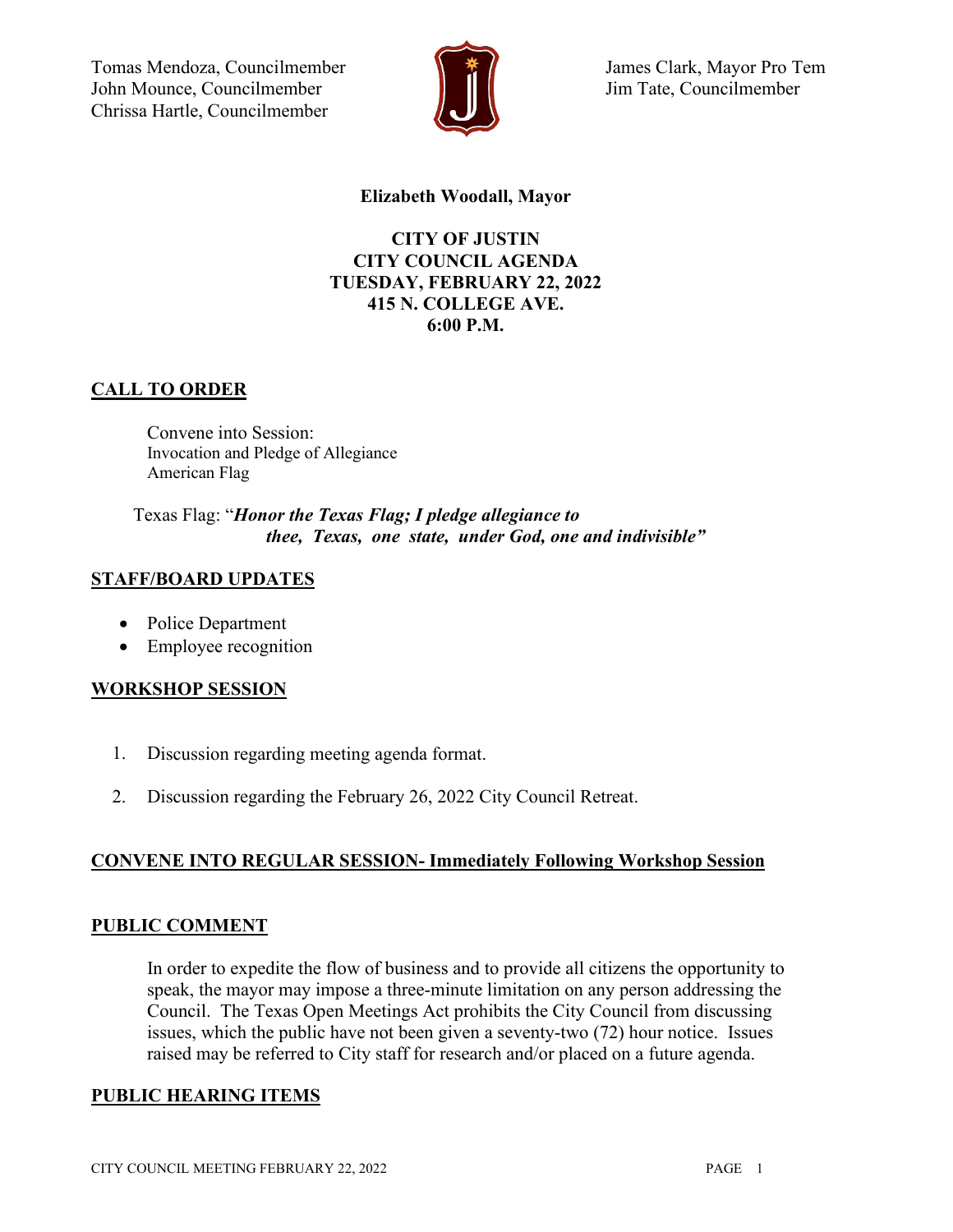- 3. **PUBLIC HEARING:** Conduct a public hearing to consider amending water and wastewater impact fees and approving a roadway impact fee.
	- a. Open public hearing
	- b. Close public hearing
	- c. Consider and take appropriate action

## **POSSIBLE ACTION ITEMS**

4. Consider an ordinance amending the Fiscal Year 21-22 General Fund Budget in the amount of \$54,100 for payment to the Justin Community Fire Department.

### **CONSENT**

### *Any Council Member may request an item on the Consent Agenda to be taken up for individual consideration*

5. Consider and take appropriate approving City Council meeting minutes dated February 8, 2022.

#### **EXECUTIVE SESSION**

Any item on this posted agenda could be discussed in Executive Session as long as it is within one of the permitted categories under sections 551.071 through 551.076 and Section 551.087 of the Texas Government Code.

- Under Section 551.071, to conduct private consultation with the City Attorney regarding:
	- o West Side Wastewater Improvement Agreement
	- o Range Creek Municipal Utility District of Denton County
	- o Justin Crossing Development

Convene into executive session

Adjourn into open meeting.

6. Discuss, consider, and act on items discussed in Executive Session.

#### **FUTURE AGENDA ITEMS**

#### **IMPORTANT DATES**

- March 1, 2022 Parks and Recreation Advisory Board Meeting
- March 8, 2022 City Council Meeting
- March 15, 2022 Planning and Zoning Commission Meeting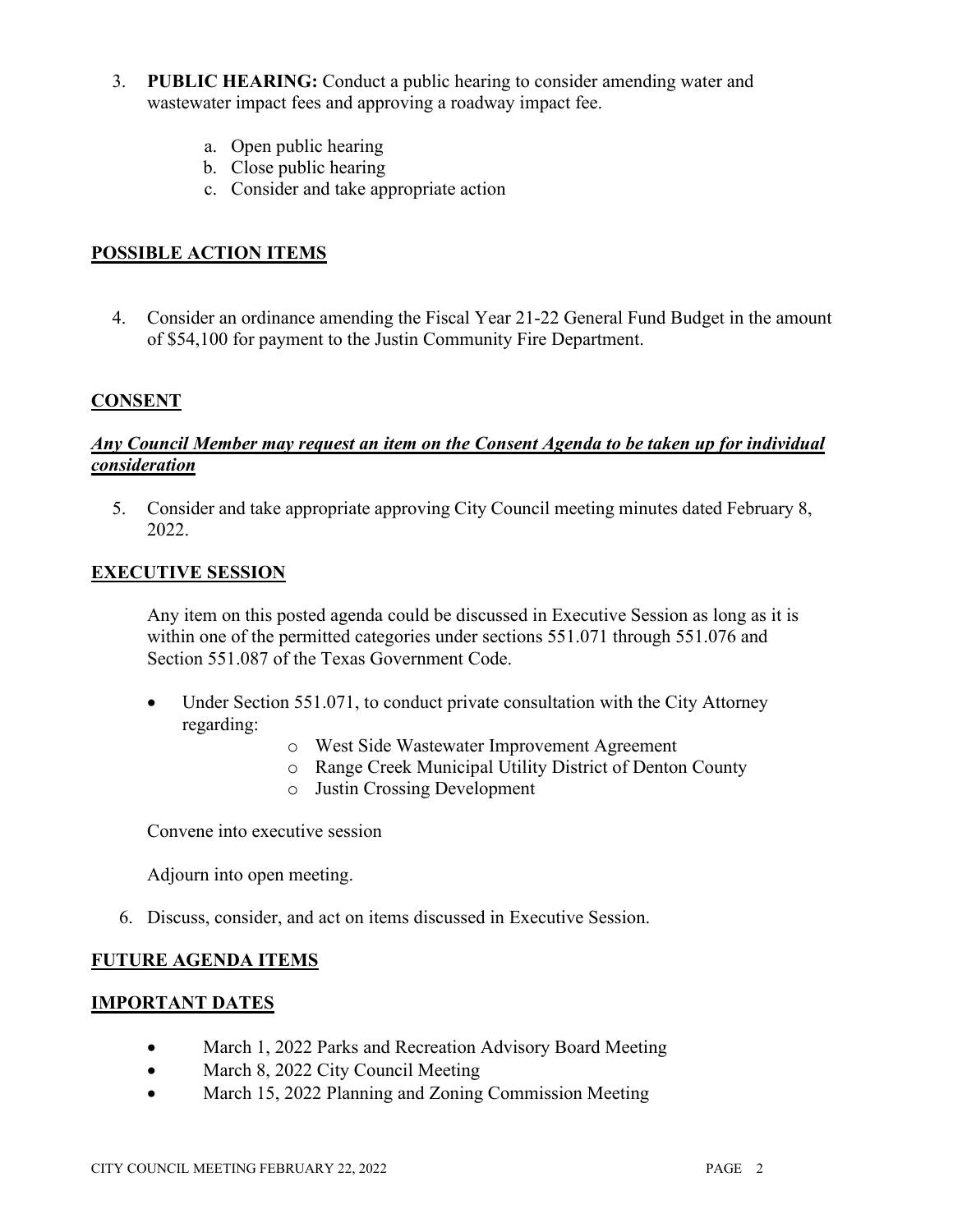- March 17, 2022 Justin Economic Development and Community Development Meeting
- March 22, 2022 City Council Meeting

## **ADJOURN**

I, the undersigned authority, do hereby certify that the above notice of the meeting of the City Council of the City of Justin, Texas, is a true and correct copy of the said notice that I posted on the official bulletin board at Justin Municipal Complex, 415 North College Street, Justin, Texas, a place of convenience and readily accessible to the general public at all times, and said notice posted this 17th day of February, 2022 by 5:00 p.m., at least 72 hours preceding the scheduled meeting time.

# *Brittany Andrews*

Brittany Andrews, City Secretary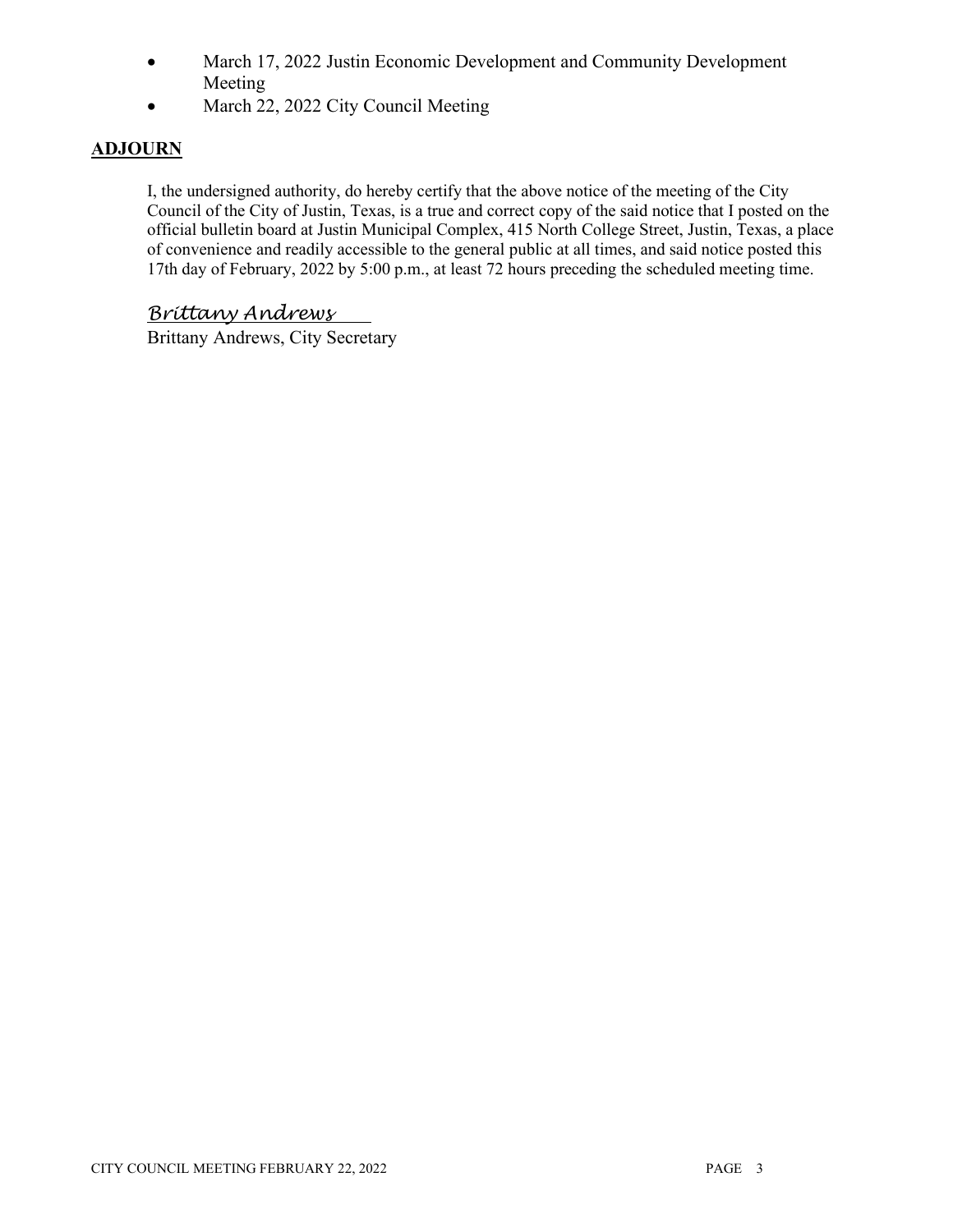## February 22, 2022

# Justin City Hall, 415 North College Street

## City Council Cover Sheet

 $\mathcal{L}_\text{G}$  , and the contribution of the contribution of the contribution of the contribution of the contribution of the contribution of the contribution of the contribution of the contribution of the contribution of t

 $\mathcal{L}_\text{G}$  , and the contribution of the contribution of the contribution of the contribution of the contribution of the contribution of the contribution of the contribution of the contribution of the contribution of t

 $\mathcal{L}_\text{G}$  , and the contribution of the contribution of the contribution of the contribution of the contribution of the contribution of the contribution of the contribution of the contribution of the contribution of t

 $\mathcal{L}_\text{G}$  , and the contribution of the contribution of the contribution of the contribution of the contribution of the contribution of the contribution of the contribution of the contribution of the contribution of t

Agenda Item #1 (Workshop)

Title: Discussion regarding meeting agenda format.

Department: Administration

Contact: City Manager, Chuck Ewings

Recommendation:

Background:

This item is on the agenda at the request of Councilman Mounce

City Attorney Review: N/A

Attachments: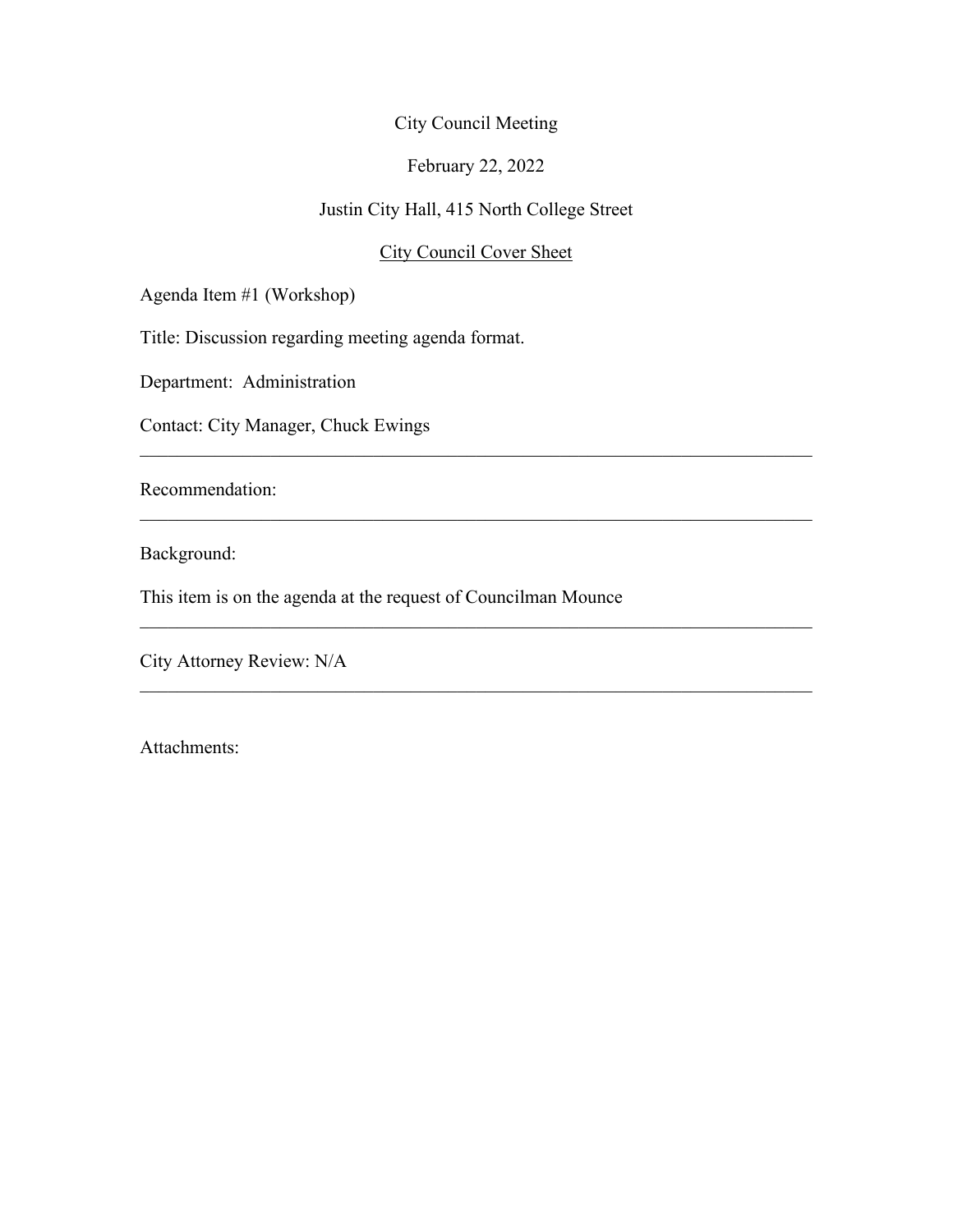#### February 22, 2022

# Justin City Hall, 415 North College Street

## City Council Cover Sheet

 $\mathcal{L}_\text{G}$  , and the contribution of the contribution of the contribution of the contribution of the contribution of the contribution of the contribution of the contribution of the contribution of the contribution of t

 $\mathcal{L}_\text{G}$  , and the contribution of the contribution of the contribution of the contribution of the contribution of the contribution of the contribution of the contribution of the contribution of the contribution of t

 $\mathcal{L}_\text{G}$  , and the contribution of the contribution of the contribution of the contribution of the contribution of the contribution of the contribution of the contribution of the contribution of the contribution of t

 $\mathcal{L}_\text{G}$  , and the contribution of the contribution of the contribution of the contribution of the contribution of the contribution of the contribution of the contribution of the contribution of the contribution of t

Agenda Item #2 (Workshop)

Title: Discussion regarding the February 26, 2022 City Council Retreat.

Department: Administration

Contact: City Manager, Chuck Ewings

Recommendation:

Background: This item is for discussion only regarding the City Council Retreat.

City Attorney Review: N/A

Attachments: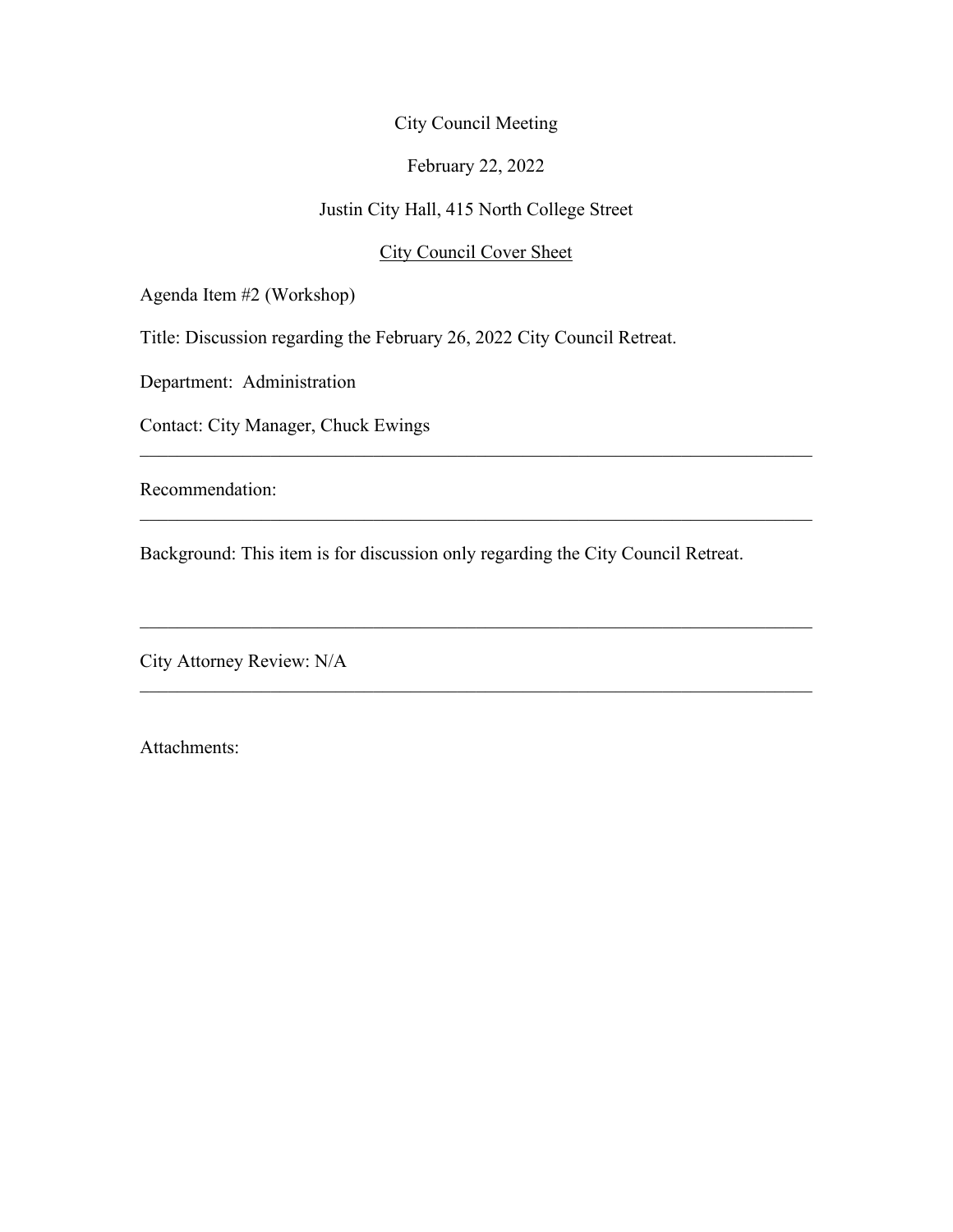### February 22, 2022

### Justin City Hall, 415 North College Street

#### City Council Cover Sheet

Agenda Item #3 (Public Hearing)

Title: Conduct a public hearing to consider adoption of water, wastewater, and roadway impact fees.

 $\_$  , and the set of the set of the set of the set of the set of the set of the set of the set of the set of the set of the set of the set of the set of the set of the set of the set of the set of the set of the set of th

 $\_$  , and the set of the set of the set of the set of the set of the set of the set of the set of the set of the set of the set of the set of the set of the set of the set of the set of the set of the set of the set of th

Department: Administration

Contact: City Manager, Chuck Ewings

Recommendation: Hold public hearing for

Background:

City Council called a public hearing for amendment to water and wastewater impact fees and establishment of a roadway impact fee. City Council has approved the land use assumptions and the capital improvements plan. The Capital Improvements Advisory Committee has reviewed the plan and provided no comments. The next step is to hold a public hearing on the maximum assessable impact fees and the final approval must be made within 30 days after the public hearing. Based on feedback from this meeting, staff will bring a proposed fee schedule for consideration at the first March meeting for City Council to consider.

The tables below provide the maximum assessable fees. The are the maximum and can be reduced, but not increased based on the capital improvement plan estimates.

Staff will provide an overview during the meeting prior to the public hearing.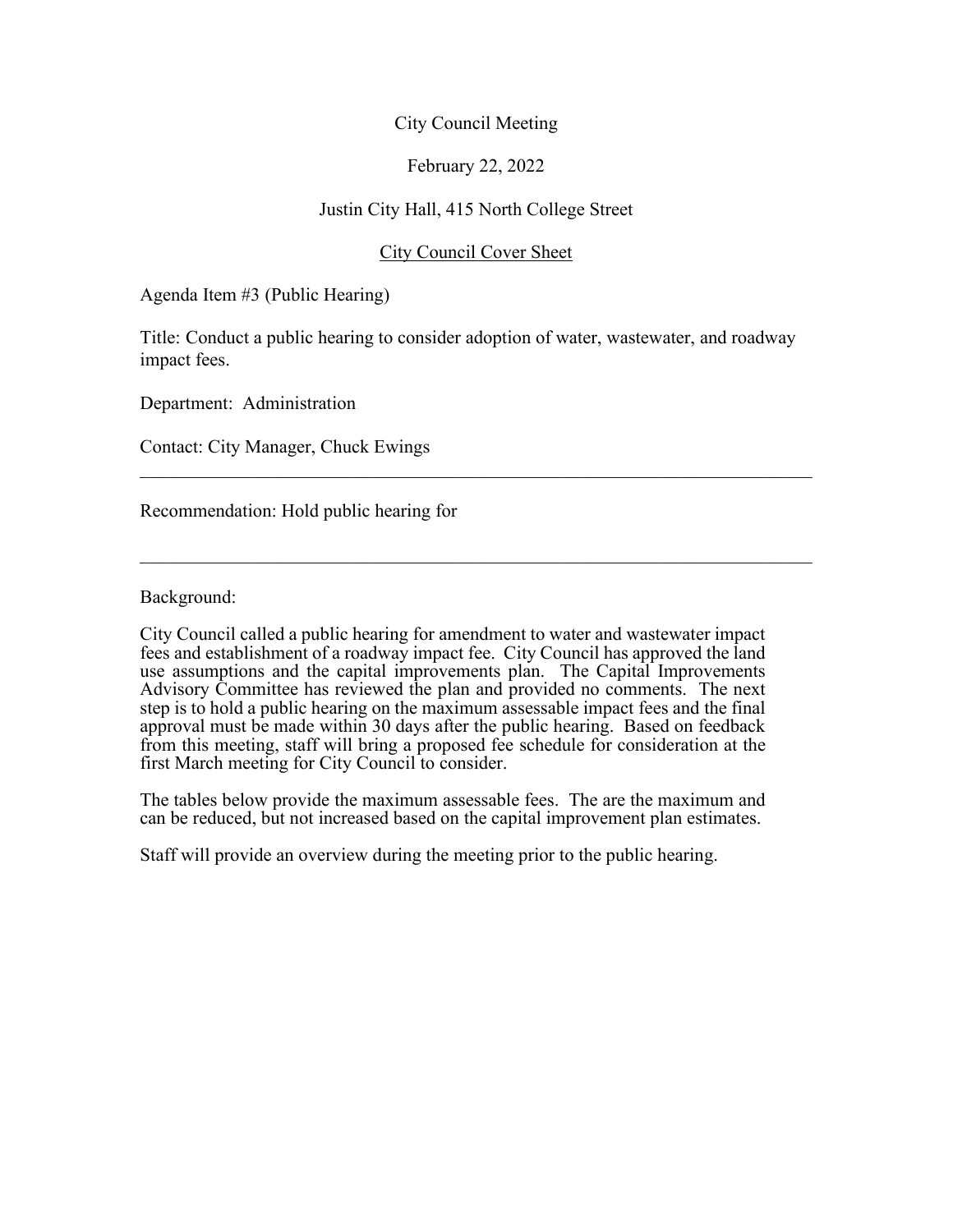| <b>MAXIMUM ASSESSABLE ROADWAY IMPACT FEE</b> |                        |                |  |  |  |  |
|----------------------------------------------|------------------------|----------------|--|--|--|--|
| Development Type                             | Maximum Assessable Fee |                |  |  |  |  |
| Single Family                                | 3,771.29<br>\$         | /Dwelling Unit |  |  |  |  |
| <b>Multi Family</b>                          | 2,396.92<br>\$         | /Dwelling Unit |  |  |  |  |
| Retail                                       | 1,889.89<br>\$         | /1,000 SQFT    |  |  |  |  |
| Light Industrial                             | 303.87<br>\$           | /1,000 SQFT    |  |  |  |  |
| <b>General Business</b>                      | 1,700.98<br>S          | /1,000 SQFT    |  |  |  |  |

| CITY OF JUSTIN IMPACT FEES                       |                           |                                         |  |  |  |  |
|--------------------------------------------------|---------------------------|-----------------------------------------|--|--|--|--|
| SCHEDULE OF MAXIMUM ASSESSABLE WATER IMPACT FEES |                           |                                         |  |  |  |  |
| <b>Actual Meter Size</b><br>(inches)             | <b>Equivalency Factor</b> | <b>Impact Fee By Meter</b><br>Size (\$) |  |  |  |  |
| 3/4                                              | 1.00                      | \$<br>4,761.00                          |  |  |  |  |
| 1                                                | 1.67                      | 7,951.00                                |  |  |  |  |
| 11/2                                             | 3.33                      | 15,855.00                               |  |  |  |  |
| 2                                                | 5.33                      | 25,378.00                               |  |  |  |  |
| 3                                                | 11.67                     | 55,566.00                               |  |  |  |  |
| 4                                                | 21.00                     | 99,991.00                               |  |  |  |  |
| 6                                                | 46.67                     | 222,219.00                              |  |  |  |  |
| 8                                                | 80.00                     | 380,920.00                              |  |  |  |  |
| 10                                               | 126.67                    | 603,139.00                              |  |  |  |  |

| <b>CITY OF JUSTIN IMPACT FEES</b>                                 |        |                                         |  |  |  |  |
|-------------------------------------------------------------------|--------|-----------------------------------------|--|--|--|--|
| SCHEDULE OF MAXIMUM ASSESSABLE WASTEWATER IMPACT FEES             |        |                                         |  |  |  |  |
| <b>Actual Meter Size</b><br>(inches)<br><b>Equivalency Factor</b> |        | <b>Impact Fee By Meter Size</b><br>(\$) |  |  |  |  |
| 3/4                                                               | 1.00   | \$<br>14,846.00                         |  |  |  |  |
| 1                                                                 | 1.67   | 24,792.00                               |  |  |  |  |
| 11/2                                                              | 3.33   | 49,437.00                               |  |  |  |  |
| 2                                                                 | 5.33   | 79,129.00                               |  |  |  |  |
| 3                                                                 | 11.67  | 173,252.00                              |  |  |  |  |
| 4                                                                 | 21.00  | 311,766.00                              |  |  |  |  |
| 6                                                                 | 46.67  | 692,862.00                              |  |  |  |  |
| 8                                                                 | 80.00  | 1,187,680.00                            |  |  |  |  |
| 10                                                                | 126.67 | 1,880,543.00                            |  |  |  |  |

 $\mathcal{L}_\text{G}$  , and the contribution of the contribution of the contribution of the contribution of the contribution of the contribution of the contribution of the contribution of the contribution of the contribution of t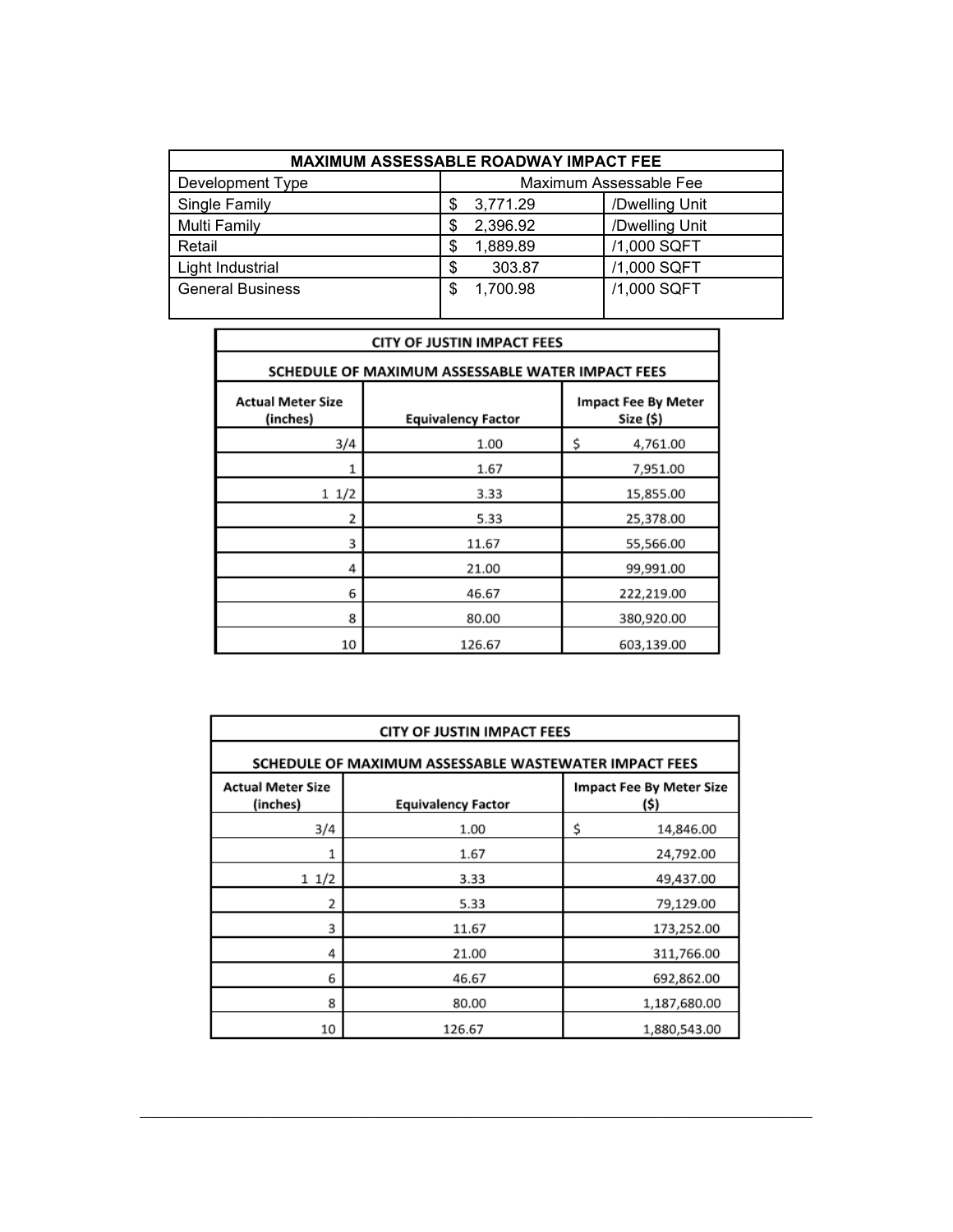### February 22, 2022

### Justin City Hall, 415 North College Street

### City Council Cover Sheet

Agenda Item #4 (Possible Action)

Title: Discuss approval of Ordinance 721-22 amending the Fiscal Year 2021-2022 General Fund budget providing addition funding to the Justin Community Fire Department

Department: Administration

Contact: City Manager, Chuck Ewings

Recommendation: Approve Budget Amendment Ordinance

Background:

Last year City Council discussed and approved to fund an increase in pay for volunteer firefighters. This represented an increase to the budget in the amount of \$51,562. The budget was not amended to accommodate that funding and those funds were not provided to the Justin Community Fire Department. We received a request for these funds and have paid them but need to adjust the budget.

 $\mathcal{L}_\text{G}$  , and the contribution of the contribution of the contribution of the contribution of the contribution of the contribution of the contribution of the contribution of the contribution of the contribution of t

If approved this will appropriate the requested funds. Since they were not provided last year, there is adequate fund balance available.

 $\mathcal{L}_\text{G}$  , and the contribution of the contribution of the contribution of the contribution of the contribution of the contribution of the contribution of the contribution of the contribution of the contribution of t

 $\mathcal{L}_\text{G}$  , and the contribution of the contribution of the contribution of the contribution of the contribution of the contribution of the contribution of the contribution of the contribution of the contribution of t

City Attorney Review: N/A

Attachments: Budget Amendment Ordinance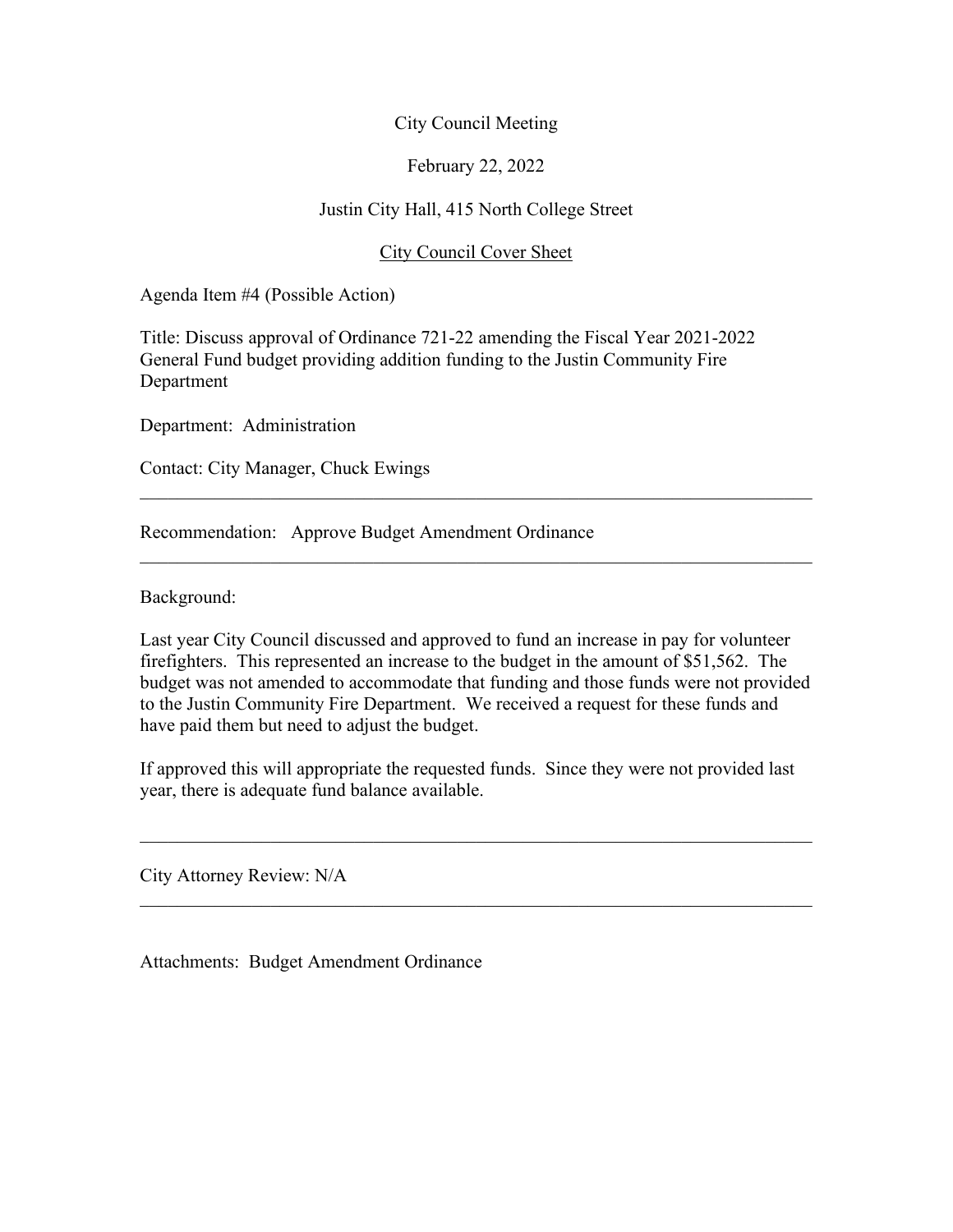#### **CITY OF JUSTIN, TEXAS**

#### **ORDINANCE NUMBER 721-22**

## **AN ORDINANCE OF THE CITY COUNCIL OF THE CITY OF JUSTIN, TEXAS AMENDING ORDINANCE NUMBER 710-21, AUTHORIZING CERTAIIN BUDGET AMENDMENTS PERTAINING TO THE FY 2021-2022 BUDGET; AS SET OUT IN EXHIBIT "A";**

#### **AND PROVIDING FOR AN EFFECTIVE DATE**

**WHEREAS,** the City Council approved Ordinance number 710-21 Fiscal Year 2021- 2022 Budget beginning October 1, 2021 and ending September 30, 2022; and,

**WHEREAS,** City Departments regularly review their budget appropriations to ensure they are within budget parameters and determine if any changes are necessary; and,

**WHEREAS**, based on reviews by City Departments, the City Manager and Finance Director have prepared amendments to certain appropriations and expenditures in the Fiscal Year 2021-2022 Budget and submitted to the City Council for approval and a true and correct copy is attached as Exhibit "A"; and,

**WHEREAS,** the City Council has the authority to approve amendments to Ordinance 710-21; City Budget; and,

**WHEREAS,** the City Council has determined that the proposed amendments to the Fiscal Year 2021-2022 Budget are in the best interest of the City.

#### **NOW, THEREFORE, BE IT ORDAINED BY THE CITY COUNCIL OF THE CITY OF JUSTIN, TEXAS:**

**SECTION 1.** That Ordinance No. 710-21, the Fiscal Year 2021-2022 Budget Ordinance, is hereby amended to incorporate the changes set out in Exhibit "A" and are hereby authorized and approved.

**SECTION 2.** The City Council further finds the amended budget line items will not cause the total expenditures in the budget to exceed the total original budgeted amount.

**SECTION 3.** All portions of the existing FY 2021-2022 Budget, except as specifically herein amended, shall remain in full force and effect, and not be otherwise affected by the adoption of this ordinance.

**SECTION 4.** In the event any clause, phrase, provision, sentence, or part of this ordinance shall for any reason be adjudged invalid or held unconstitutional by a court of competent jurisdiction, it shall not affect, impair or invalidate this ordinance as a whole or any part of provision hereof other than the part declared to be invalid or unconstitutional; and the City Council of the City of Justin, Texas, declares that it would have passed each and every part of the same notwithstanding the omission of any such part thus declared to be invalid or unconstitutional, whether there be one or more parts.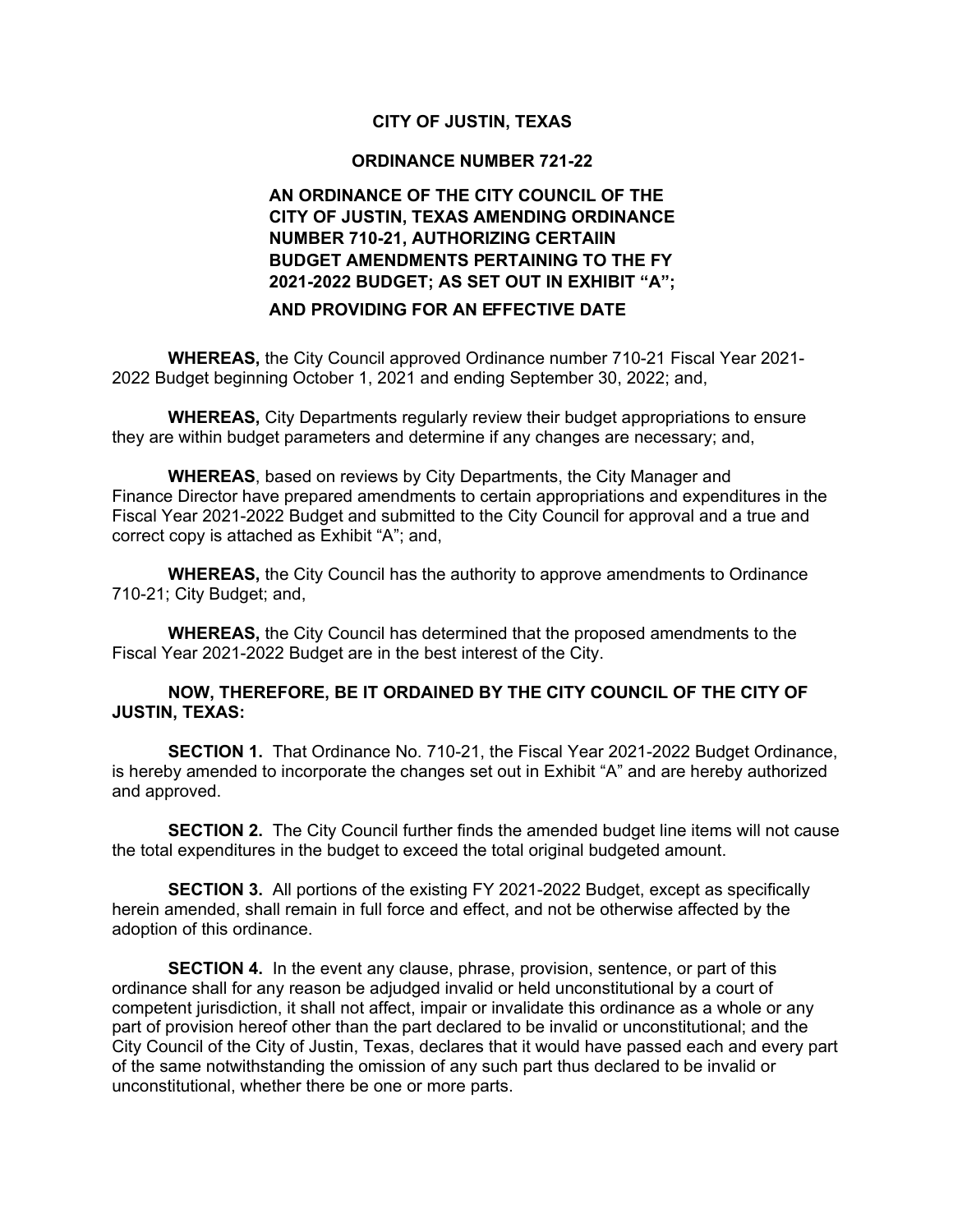**SECTION 5.** That this Ordinance shall become effective from and after its adoption and is so ordained.

**PASSED AND APPROVED BY THE CITY COUNCIL OF THE CITY OF JUSTIN ON THE 22nd DAY OF February, 2022.** 

**CITY OF JUSTIN, TEXAS**

**\_\_\_\_\_\_\_\_\_\_\_\_\_\_\_\_\_\_\_\_\_\_\_\_\_\_\_ Elizabeth Woodall, Mayor**

**ATTEST:** 

**\_\_\_\_\_\_\_\_\_\_\_\_\_\_\_\_\_\_\_\_\_\_\_\_\_\_\_\_\_ Brittany Andrews, City Secretary**

**APPROVED AS TO FORM:**

**\_\_\_\_\_\_\_\_\_\_\_\_\_\_\_\_\_\_\_\_\_\_\_\_\_\_\_\_\_ City Attorney**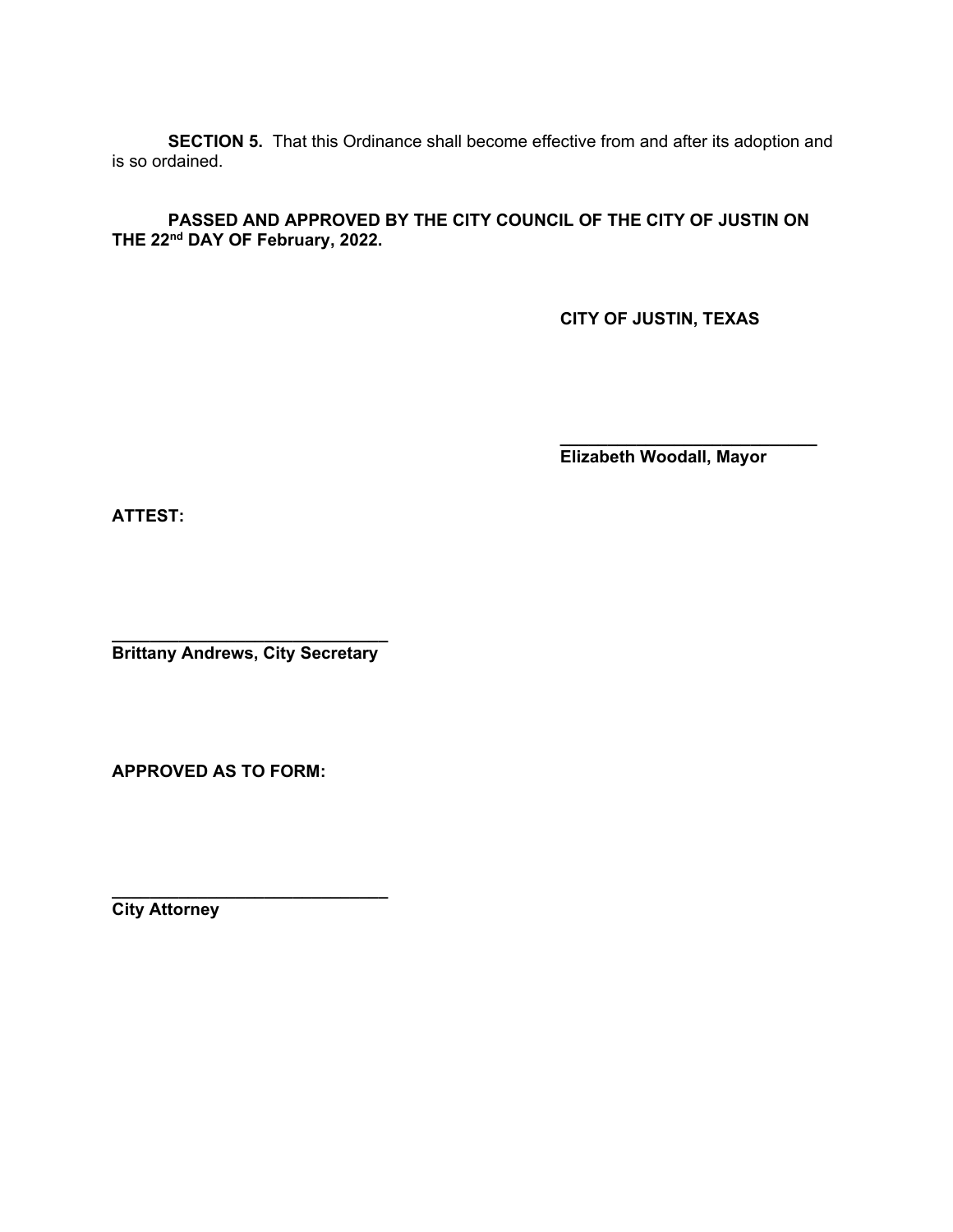|                                          |                    | <b>BUDGET AMENDMENT</b>    |  |                  |  |               |  |
|------------------------------------------|--------------------|----------------------------|--|------------------|--|---------------|--|
| <b>FISCAL YEAR</b>                       |                    |                            |  |                  |  |               |  |
| FY 2021-2022                             |                    |                            |  |                  |  |               |  |
| <b>General Fund Amended Expenditures</b> |                    |                            |  |                  |  |               |  |
|                                          |                    | <b>FY 2021-2022 BUDGET</b> |  |                  |  |               |  |
|                                          |                    |                            |  |                  |  |               |  |
| <b>ACCOUNT NUMBER</b>                    | <b>EXPENDITURE</b> | <b>FY 2021-2022 BUDGET</b> |  | <b>AMENDMENT</b> |  | <b>CHANGE</b> |  |

**51,562.00**